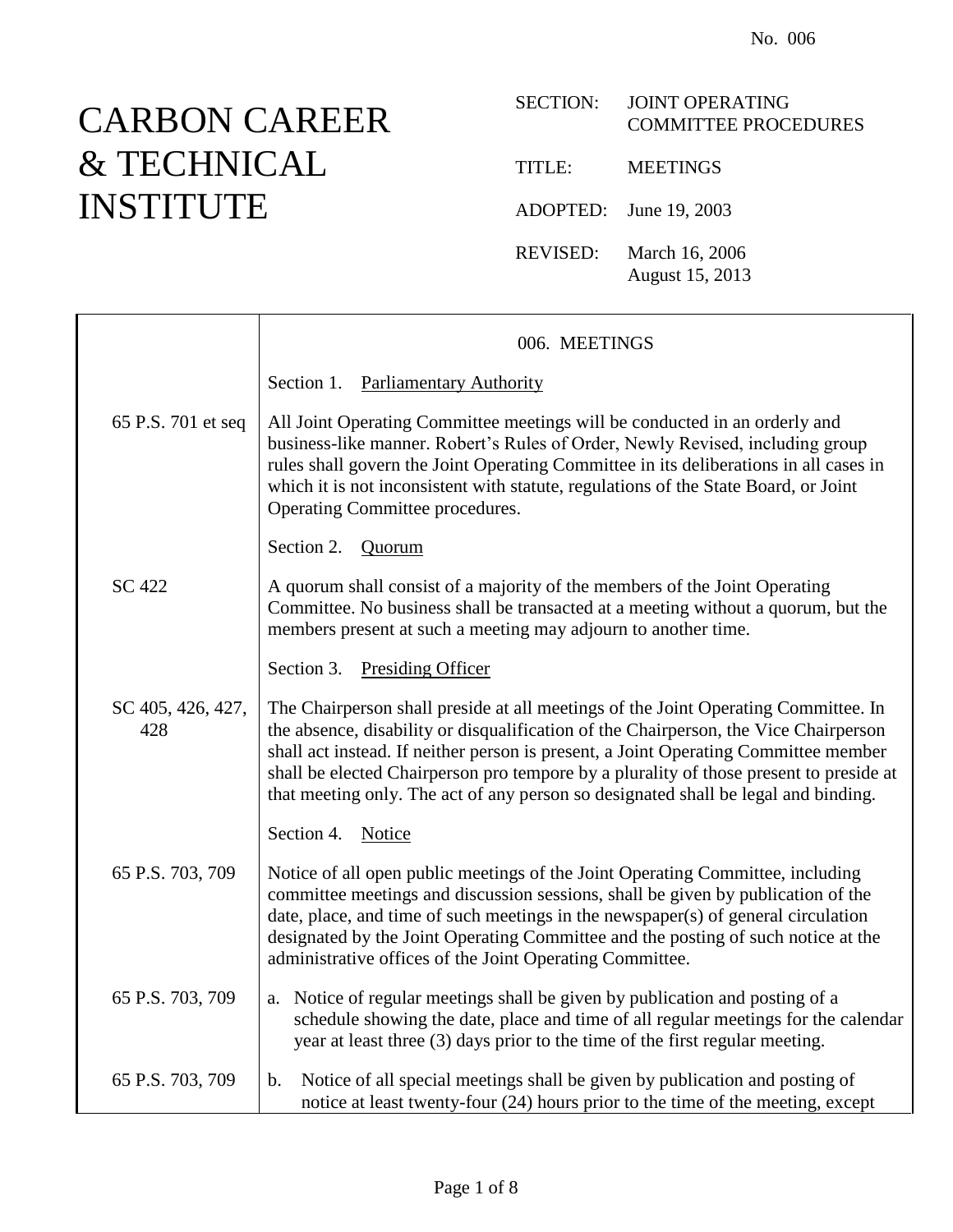|                              | that such notice shall be waived when a special meeting is called to deal with an<br>actual emergency involving a clear and present danger to life or property.                                                                                                                                                             |
|------------------------------|-----------------------------------------------------------------------------------------------------------------------------------------------------------------------------------------------------------------------------------------------------------------------------------------------------------------------------|
| 65 P.S. 703, 709             | Notice of all rescheduled meetings shall be given by publication and posting of<br>c.<br>notice at least twenty-four (24) hours prior to the time of the meeting.                                                                                                                                                           |
| 65 P.S. 703                  | Notice of all recessed or reconvened meetings shall be given by posting a notice<br>d.<br>of the place, date and time of meeting and sending copies of such notice to<br>interested parties.                                                                                                                                |
| 65 P.S. 709                  | Notice of all public meetings shall be given to any newspaper(s) circulating in<br>e.<br>Carbon County and a radio or television station which so requests.                                                                                                                                                                 |
|                              | Notice of all public meetings shall be given to any individual who so requests<br>f.<br>and provides a stamped, addressed envelope for such notification.                                                                                                                                                                   |
| SC 423                       | Notice of all regular and special meetings of the Joint Operating Committee shall be<br>given to Joint Operating Committee members prior to the time of the meeting.                                                                                                                                                        |
|                              | Notice of executive sessions, if not previously announced, shall be provided, in<br>writing, to members of the Joint Operating Committee at least twenty-four (24)<br>hours prior to the executive session.                                                                                                                 |
|                              | Section 5. Regular Meetings                                                                                                                                                                                                                                                                                                 |
| 65 P.S. 701 et seq<br>SC 421 | Regular meetings of the Joint Operating Committee shall be public and shall be held<br>on the third Thursday of each month at 7:00 p.m. in the board room of the Carbon<br>Career & Technical Institute unless otherwise announced.                                                                                         |
|                              | a. Agenda                                                                                                                                                                                                                                                                                                                   |
|                              | It shall be the responsibility of the Administrative Director to prepare an agenda<br>of the items of business to come before the Joint Operating Committee at each<br>regular meeting. The agenda, together with all relevant reports, shall be provided<br>to each Joint Operating Committee member prior to the meeting. |
|                              | b. Order of Business                                                                                                                                                                                                                                                                                                        |
|                              | The order of business for regular meetings shall be as follows, unless altered by the<br>Chairperson:                                                                                                                                                                                                                       |
|                              | Call to Order<br>Moment of Silence<br>Pledge of Allegiance<br>Roll Call<br><b>Approval of Minutes</b><br>Courtesy of the Floor                                                                                                                                                                                              |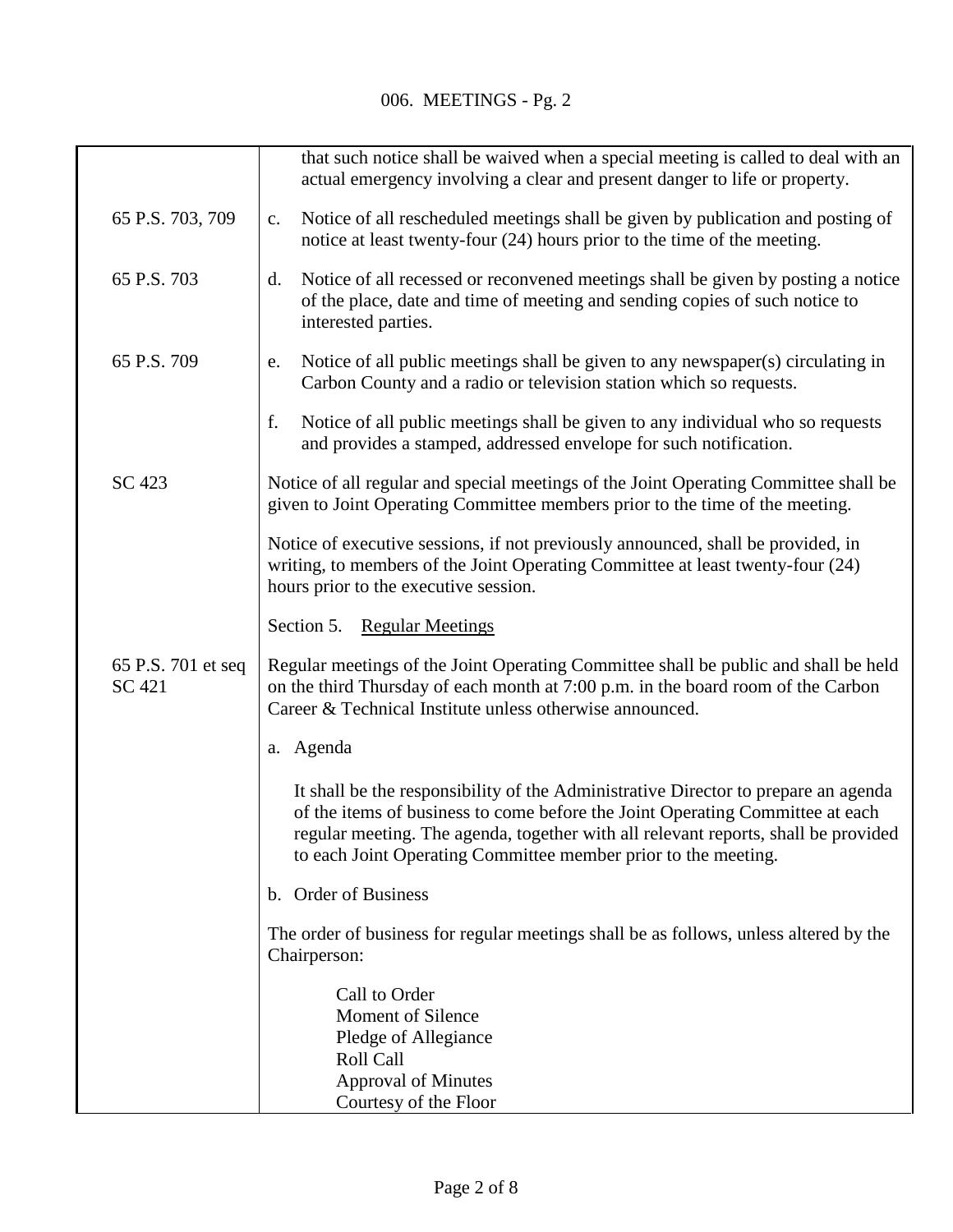|                                | Treasurer's Report                                                                                                                                                                                                                                                                                                                                                |
|--------------------------------|-------------------------------------------------------------------------------------------------------------------------------------------------------------------------------------------------------------------------------------------------------------------------------------------------------------------------------------------------------------------|
|                                | Payment of Bills                                                                                                                                                                                                                                                                                                                                                  |
|                                | Director's Report                                                                                                                                                                                                                                                                                                                                                 |
|                                | Items of Business                                                                                                                                                                                                                                                                                                                                                 |
|                                | <b>Adult Education</b>                                                                                                                                                                                                                                                                                                                                            |
|                                | Reports                                                                                                                                                                                                                                                                                                                                                           |
|                                | <b>Unfinished Business</b>                                                                                                                                                                                                                                                                                                                                        |
|                                | New and Miscellaneous Business                                                                                                                                                                                                                                                                                                                                    |
|                                | Correspondence                                                                                                                                                                                                                                                                                                                                                    |
|                                | <b>Committee Reports</b>                                                                                                                                                                                                                                                                                                                                          |
|                                | <b>Administrative Reports</b>                                                                                                                                                                                                                                                                                                                                     |
|                                | Future Agenda Item(s)                                                                                                                                                                                                                                                                                                                                             |
|                                | <b>Next Meeting</b>                                                                                                                                                                                                                                                                                                                                               |
|                                | Adjournment                                                                                                                                                                                                                                                                                                                                                       |
|                                | Section 6. Special Meetings                                                                                                                                                                                                                                                                                                                                       |
| 65 P.S. 701 et seq             | Special meetings shall be public and may be called for special or general purposes.                                                                                                                                                                                                                                                                               |
| SC 426                         | The Chairperson may call a special meeting at any time and shall call a special<br>meeting upon presentation of the written requests of three (3) Joint Operating<br>Committee members. Upon the Chairperson's failure or refusal to call a special<br>meeting, such meeting may be called at any time by a majority of the Joint<br>Operating Committee members. |
|                                | Section 7. Hearing Of The Public                                                                                                                                                                                                                                                                                                                                  |
| Pol. 903<br>65 P.S. 701 et seq | A member of the public present at a meeting of the Joint Operating Committee may<br>address the Joint Operating Committee in accordance with the policy established by<br>the Joint Operating Committee.                                                                                                                                                          |
|                                | All persons wishing to participate in a public JOC meeting shall register their intent<br>by signing Courtesy of the Floor cards provided by the JOC prior to the start of the<br>meeting, and include name, address, group affiliation if appropriate and topic to be<br>discussed.                                                                              |
|                                | The JOC requires that public participants be residents or tax payers of one of the five<br>sending school districts or anyone representing a community group in those districts,<br>any representative of a firm eligible to bid on materials or services solicited by the<br>JOC, any employee or student of the sending schools or CCTI.                        |
|                                |                                                                                                                                                                                                                                                                                                                                                                   |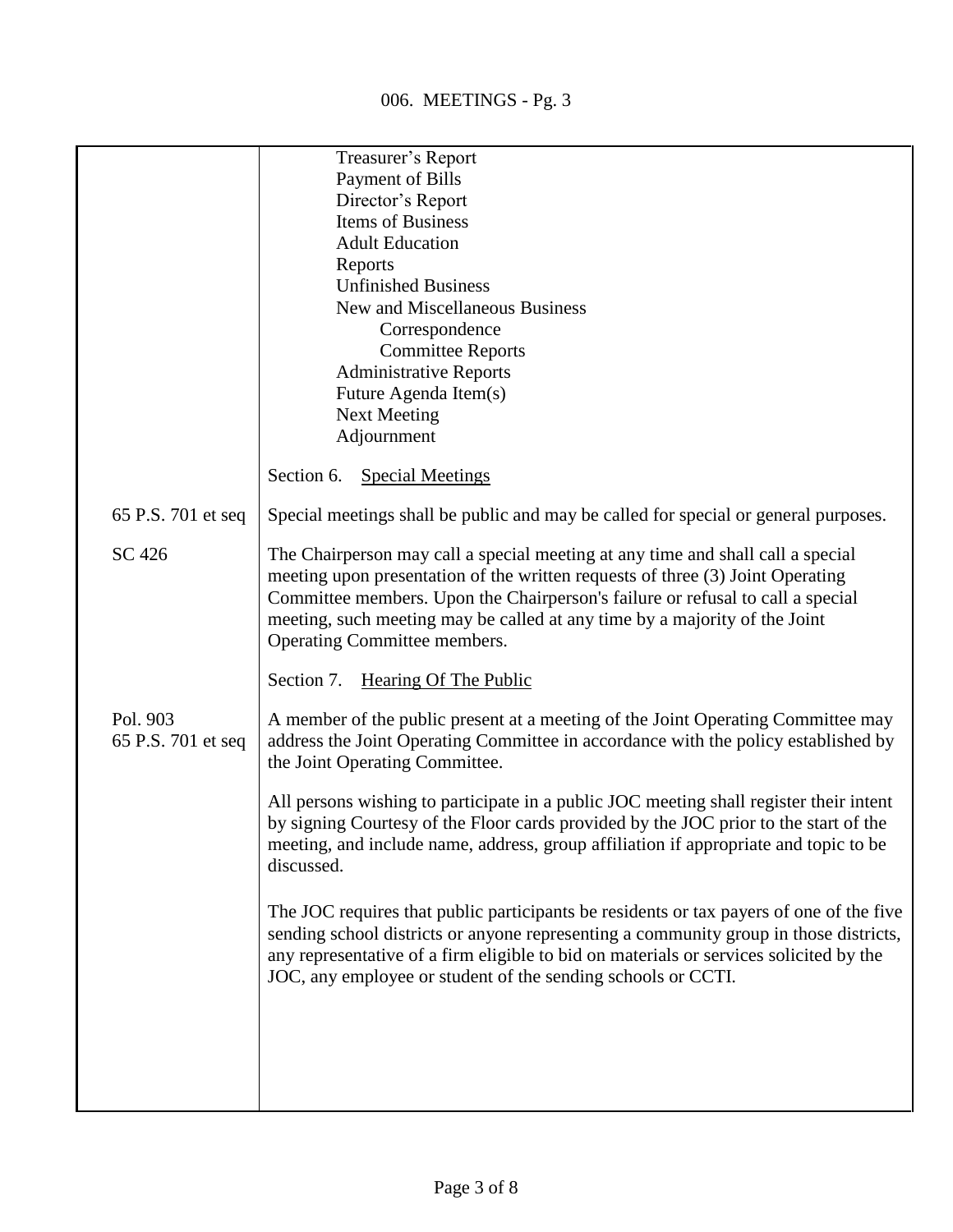|           | Visitors who want to address the board must comply with the following guidelines:                                                                                                                                                                                                                                                                                                                                                                                                                                                                                                                                                                                                                                                    |
|-----------|--------------------------------------------------------------------------------------------------------------------------------------------------------------------------------------------------------------------------------------------------------------------------------------------------------------------------------------------------------------------------------------------------------------------------------------------------------------------------------------------------------------------------------------------------------------------------------------------------------------------------------------------------------------------------------------------------------------------------------------|
|           | Three $(3)$ minute time limit.<br>1.                                                                                                                                                                                                                                                                                                                                                                                                                                                                                                                                                                                                                                                                                                 |
|           | 2. Please make comments which are germane to the agenda items.                                                                                                                                                                                                                                                                                                                                                                                                                                                                                                                                                                                                                                                                       |
|           | 3. No redundant commentary.                                                                                                                                                                                                                                                                                                                                                                                                                                                                                                                                                                                                                                                                                                          |
|           | 4. Groups wishing to address the JOC shall designate one (1)                                                                                                                                                                                                                                                                                                                                                                                                                                                                                                                                                                                                                                                                         |
|           | spokesperson.                                                                                                                                                                                                                                                                                                                                                                                                                                                                                                                                                                                                                                                                                                                        |
|           | 5. The JOC members need not respond.                                                                                                                                                                                                                                                                                                                                                                                                                                                                                                                                                                                                                                                                                                 |
|           | 6. We will limit discussion to one-half $(1/2)$ hour at the beginning of                                                                                                                                                                                                                                                                                                                                                                                                                                                                                                                                                                                                                                                             |
|           | the meeting and follow-up with comments as necessary at the end                                                                                                                                                                                                                                                                                                                                                                                                                                                                                                                                                                                                                                                                      |
|           | of the meeting, not to exceed one-half $(1/2)$ hour.                                                                                                                                                                                                                                                                                                                                                                                                                                                                                                                                                                                                                                                                                 |
|           | The presiding officer may interrupt or terminate a participant's statement when the<br>statement is too lengthy, personally directed, abusive, obscene, or irrelevant; request<br>any individual to leave the meeting when that person does not observe reasonable<br>decorum; request the assistance of law enforcement officers to remove disorderly<br>person when his/her conduct interferes with the orderly progress of the meeting; call<br>a recess or adjourn to another time when the lack of public decorum interferes with<br>the orderly conduct of the meeting; and waive these rules with the approval of the<br>JOC.                                                                                                 |
|           | In the event that a participant repeatedly makes statements that are personally<br>directed, abusive, obscene or disrupts decorum, the JOC may suspend the<br>participant's privilege to address the JOC in the future.                                                                                                                                                                                                                                                                                                                                                                                                                                                                                                              |
|           | Upon a further repeat of such conduct, the JOC may suspend said participant's<br>privilege to address the JOC for a specified time period. In such event the<br>participant may provide to the JOC Secretary a written statement of concerns the<br>participant wishes to address with the JOC prior to such subsequent meetings. The<br>JOC Secretary, provided that it is not personally directed, abusive, obscene or<br>disrupts the public decorum, shall read same during the public participation portion<br>of the meetings. In the event it is personally directed, abusive, obscene or disrupts<br>the public decorum, it shall not be read, but copies provided to the JOC and made<br>available to the public and press. |
|           | <b>Voting By The Joint Board</b><br>Section 8.                                                                                                                                                                                                                                                                                                                                                                                                                                                                                                                                                                                                                                                                                       |
| SC 1850.1 | All voting by the Joint Board for authorized actions shall be in accordance with the<br>Articles of Agreement.                                                                                                                                                                                                                                                                                                                                                                                                                                                                                                                                                                                                                       |
|           | <b>Voting By The Joint Operating Committee</b><br>Section 9.                                                                                                                                                                                                                                                                                                                                                                                                                                                                                                                                                                                                                                                                         |
|           | All motions shall require for adoption a majority vote of those Joint Operating<br>Committee members present and voting, except as provided by statute or Joint<br>Operating Committee procedures.                                                                                                                                                                                                                                                                                                                                                                                                                                                                                                                                   |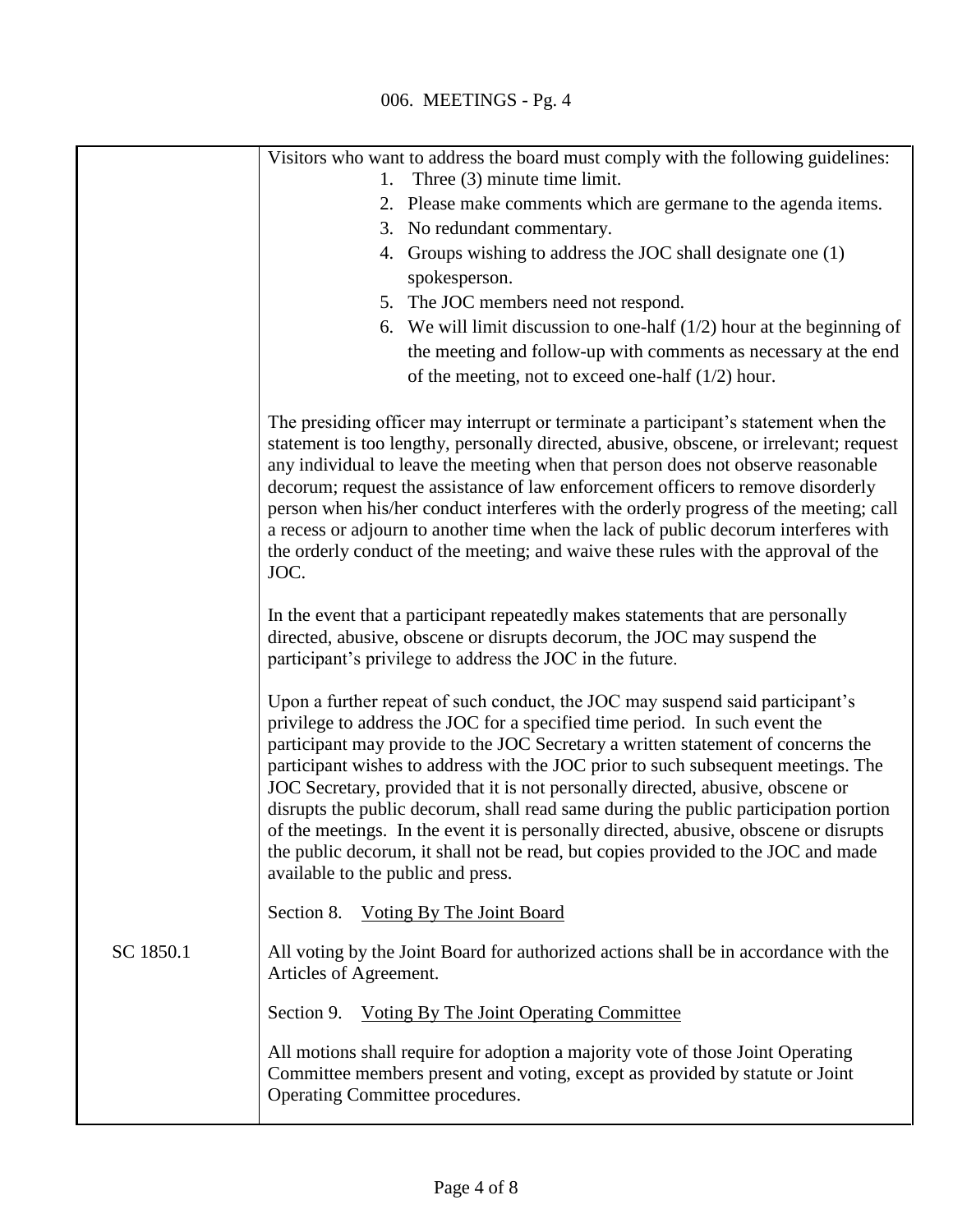|                 | The following actions require the recorded affirmative votes of two-thirds of the<br>a.                                                                                                                       |
|-----------------|---------------------------------------------------------------------------------------------------------------------------------------------------------------------------------------------------------------|
|                 | full number of Joint Operating Committee members:                                                                                                                                                             |
| SC 609          | Transfer budgeted funds.<br>1.                                                                                                                                                                                |
| SC 687          | 2.<br>Transfer any unencumbered balance, or portion thereof, from one<br>appropriation to another, or from one spending agency to another.                                                                    |
| SC 803          | 3.<br>Adopt or change textbooks without the recommendation of the<br>Administrative Director.                                                                                                                 |
| SC 1129         | Dismiss, after hearing, a tenured professional employee.<br>4.                                                                                                                                                |
| <b>SC 508</b>   | b. The following actions require the recorded affirmative votes of a majority of the<br>full number of Joint Operating Committee members:                                                                     |
|                 | Fixing the length of the school term.<br>1.                                                                                                                                                                   |
| Pol. 108        | Adopting textbooks recommended by the Administrative Director.<br>2.                                                                                                                                          |
| SC 1850.1       | Appointing the Administrative Director and Assistant Administrative<br>3.<br>Director.                                                                                                                        |
| SC 1804, 1850.1 | Appointing teachers and principals.<br>4.                                                                                                                                                                     |
| Pol. 107        | Adopting planned instruction.<br>5.                                                                                                                                                                           |
|                 | Establishing additional schools or departments.<br>6.                                                                                                                                                         |
| SC 621          | Designating depositories for school funds.<br>7.                                                                                                                                                              |
|                 | Expending school funds.<br>8.                                                                                                                                                                                 |
| Pol. 610        | Entering into contracts of any kind, including contracts for the purchase of<br>9.<br>fuel or any supplies where the amount involved exceeds \$100 (including<br>items subject to \$10,000 bid requirements). |
| SC 1850.1       | 10. Fixing salaries or compensation of officers, teachers, or other appointees of<br>the Joint Operating Committee.                                                                                           |
| SC 514, 1080    | 11. Dismissing, after hearing, a nontenured employee.                                                                                                                                                         |
| SC 212          | 12. Adopting a corporate seal for the school.                                                                                                                                                                 |
| <b>SC 708</b>   | 13. Vacating and abandoning property to which the Joint Operating Committee<br>has title.                                                                                                                     |
|                 |                                                                                                                                                                                                               |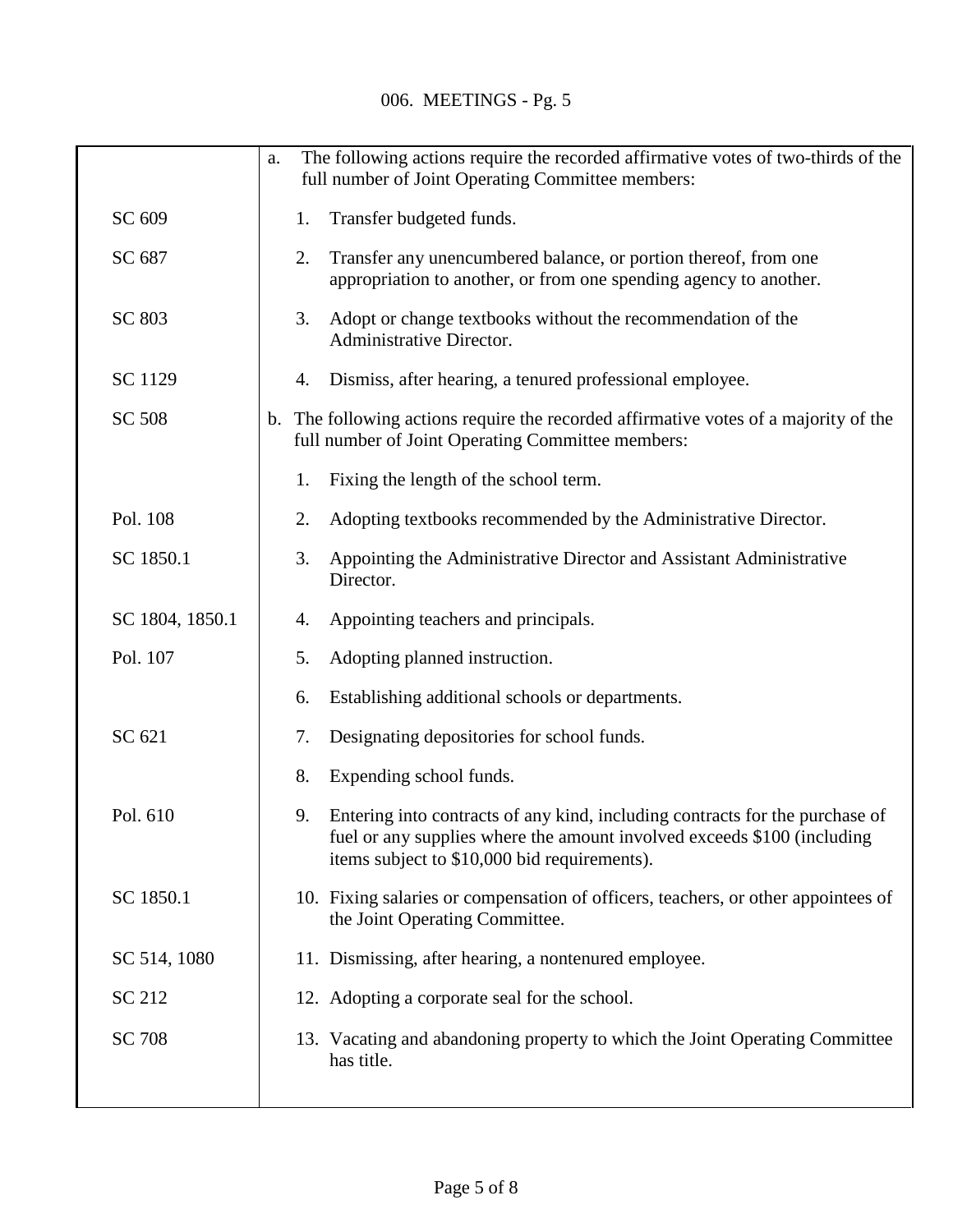| SC 1503                      | 14. Determining the holidays, other than those provided by statute, which shall<br>be observed by special exercises and those on which the schools shall be<br>closed for the whole day.                                                                                                                                                          |
|------------------------------|---------------------------------------------------------------------------------------------------------------------------------------------------------------------------------------------------------------------------------------------------------------------------------------------------------------------------------------------------|
|                              | 15. Removing a Joint Operating Committee member.                                                                                                                                                                                                                                                                                                  |
|                              | 16. Declaring that a vacancy exists on the Joint Operating Committee by reason<br>of the failure or neglect of a school director to qualify.                                                                                                                                                                                                      |
| Pol. 005                     | 17. Removing an officer of the Joint Operating Committee.                                                                                                                                                                                                                                                                                         |
| Pol. 003                     | 18. Adopting, amending, or repealing a Joint Operating Committee procedure or<br>policy.                                                                                                                                                                                                                                                          |
|                              | Section 10.<br><b>Minutes</b>                                                                                                                                                                                                                                                                                                                     |
| 65 P.S. 706<br>SC 518        | The Joint Operating Committee shall cause to be made, and shall retain as a<br>permanent record of the school, minutes of all open meetings of the Joint Operating<br>Committee. Said minutes shall be comprehensible and complete and shall show:                                                                                                |
|                              | The date, place, and time of the meeting.<br>a.                                                                                                                                                                                                                                                                                                   |
|                              | b. The names of Joint Operating Committee members present.                                                                                                                                                                                                                                                                                        |
|                              | The presiding officer.<br>$\mathbf{c}$ .                                                                                                                                                                                                                                                                                                          |
|                              | The substance of all official actions.<br>d.                                                                                                                                                                                                                                                                                                      |
|                              | Actions taken.<br>e.                                                                                                                                                                                                                                                                                                                              |
| 65 P.S. 705                  | Recorded votes and a record by individual members of all roll call votes taken.<br>f.                                                                                                                                                                                                                                                             |
|                              | The names of all citizens who appeared officially and the subject of their<br>g.<br>testimony.                                                                                                                                                                                                                                                    |
|                              | The Joint Operating Committee Secretary shall provide each Joint Operating<br>Committee member with a copy of the minutes of the last meeting prior to the next<br>regular meeting.                                                                                                                                                               |
| SC 433                       | The minutes of Joint Operating Committee meetings shall be approved at the next<br>succeeding meeting and signed by the Secretary of the Joint Operating Committee.                                                                                                                                                                               |
|                              | Section 11. Adjournment                                                                                                                                                                                                                                                                                                                           |
| Pol. 006<br>65 P.S. 703, 709 | The Joint Operating Committee may at any time recess or adjourn to an adjourned<br>meeting at a specified date and place, upon the majority vote of those present. The<br>adjourned meeting shall take up its business at the point in the agenda where the<br>motion to adjourn was acted upon. Notice of the rescheduled meeting shall be given |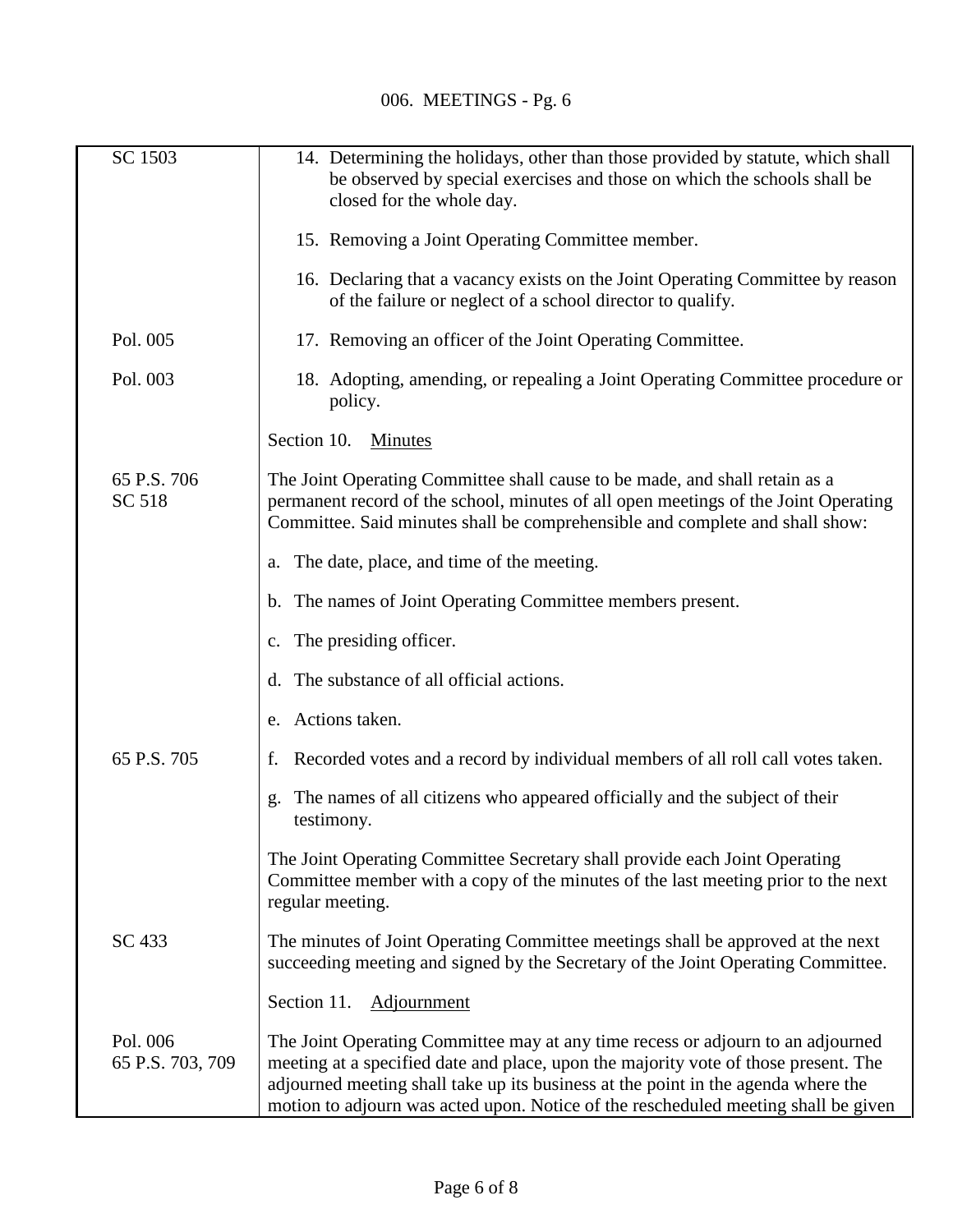## 006. MEETINGS - Pg. 7

|                    | as provided in Joint Operating Committee policy.                                                                                                                                                                                                                                                                                                                 |
|--------------------|------------------------------------------------------------------------------------------------------------------------------------------------------------------------------------------------------------------------------------------------------------------------------------------------------------------------------------------------------------------|
|                    | Section 12. Executive Session                                                                                                                                                                                                                                                                                                                                    |
| 65 P.S. 707, 708   | The Joint Operating Committee may hold an executive session, which is not an open<br>meeting, before, during, at the conclusion of an open meeting, or at some other time.<br>The presiding officer shall announce the reason for holding the executive session;<br>the announcement can be made at the open meeting prior to or after the executive<br>session. |
|                    | The Joint Operating Committee may discuss the following matters in executive<br>session:                                                                                                                                                                                                                                                                         |
|                    | a. Employment issues.                                                                                                                                                                                                                                                                                                                                            |
|                    | b. Labor relations.                                                                                                                                                                                                                                                                                                                                              |
|                    | c. The purchase or lease of real estate.                                                                                                                                                                                                                                                                                                                         |
|                    | d. Consultation with an attorney or other professional advisor regarding potential<br>litigation or identifiable complaints which may lead to litigation.                                                                                                                                                                                                        |
|                    | e. Matters which must be conducted in private to protect a lawful privilege or<br>confidentiality.                                                                                                                                                                                                                                                               |
|                    | Official actions based on discussions held in executive session shall be taken at a<br>public meeting.                                                                                                                                                                                                                                                           |
|                    | Section 13. Work Sessions                                                                                                                                                                                                                                                                                                                                        |
| 65 P.S. 701 et seq | The Joint Operating Committee may meet as a Committee of the Whole in an open<br>meeting to vote on or to discuss issues. Public notice of such meetings shall be<br>made.                                                                                                                                                                                       |
|                    | Section 14. Committee Meetings                                                                                                                                                                                                                                                                                                                                   |
| 65 P.S. 703, 709   | Committee meetings may be called at any time by the committee chairperson, with<br>proper public notice, or when requested to do so.                                                                                                                                                                                                                             |
| 65 P.S. 701 et seq | A majority of the total membership of a committee shall constitute a quorum.                                                                                                                                                                                                                                                                                     |
|                    | Unless held as an executive session, committee meetings shall be open to the public,<br>other Joint Operating Committee members, the Administrative Director, and the<br>Superintendent of Record.                                                                                                                                                               |
|                    |                                                                                                                                                                                                                                                                                                                                                                  |
|                    |                                                                                                                                                                                                                                                                                                                                                                  |